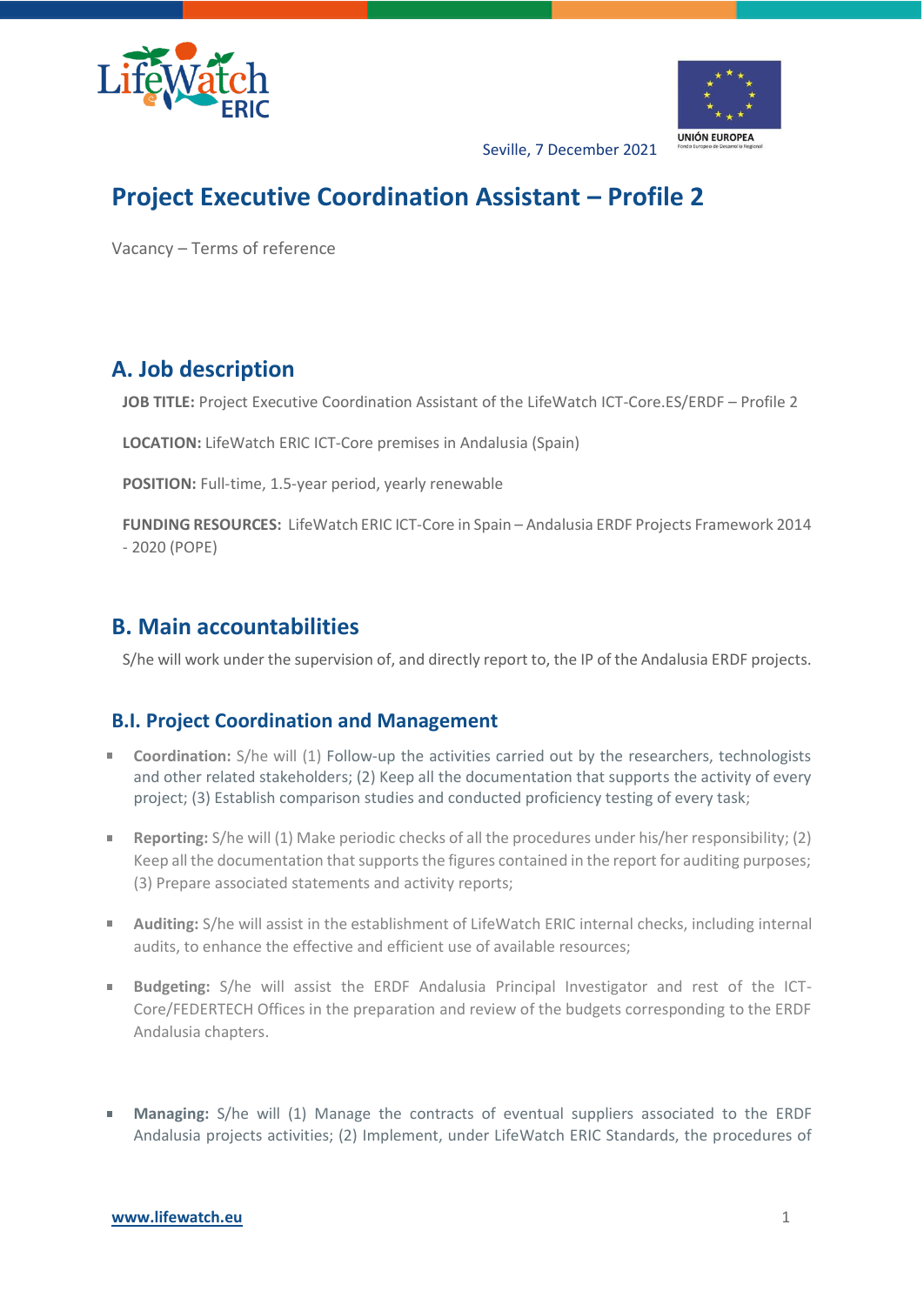



forecast, budget controlling and associated reports; (3) Make the specific conditions and related tasks for technical reports of procurement procedures.

- **Controlling:** S/he will (1) Establish processes to avoid cases of non-compliance; (2) Execute corrective actions according LifeWatch ERIC rules, if necessary; (3) Prepare associated statements and reports of activity.
- **Collaboration:** S/he will (1) Establish processes to increase the synergies among ERDF Projects of  $\mathbf{m}$  . LifeWatch ERIC; (2) Support to Communication and Marketing & Industrialisation Departments to establish info and dissemination highlights.

### **C. The ideal candidate should meet the following requirements:**

- 1. Minimum qualification: Bachelor in Business;
- 2. MSc in Public Administration is compulsory;
- 3. Minimum two-years experience in cooperation in international projects;
- 4. Excellent presentation and reporting skills, fluency in writing and spoken Spanish (C2) (ERDF regulations compulsory issue, and ICT-Core/FEDERTECH Offices premises hosted by Spain);
- 5. Good reporting skills, fluency in writing and spoken English (B1), the working language of LifeWatch ERIC;
- 6. Proven expert practice of Spanish public sector activities, related with local development and international cooperation programs (EU Framework Program, etc.);
- 7. Experience in preparing reporting on quality standards;
- 8. Ability to work under tight deadlines with changing priorities, availability to occasionally work beyond office hours and on weekends as required;
- 9. Availability to travel abroad accompanying the Head of ICT-Core/FEDERTECH Offices, and the rest of the Office staffers;
- 10. High-standard work ethics.

#### **ASSETS**

- Proven experience on administrative and managerial initiatives;  $\mathbf{u}$
- Accredited knowledge of coordination of management units related to financial issues; π.